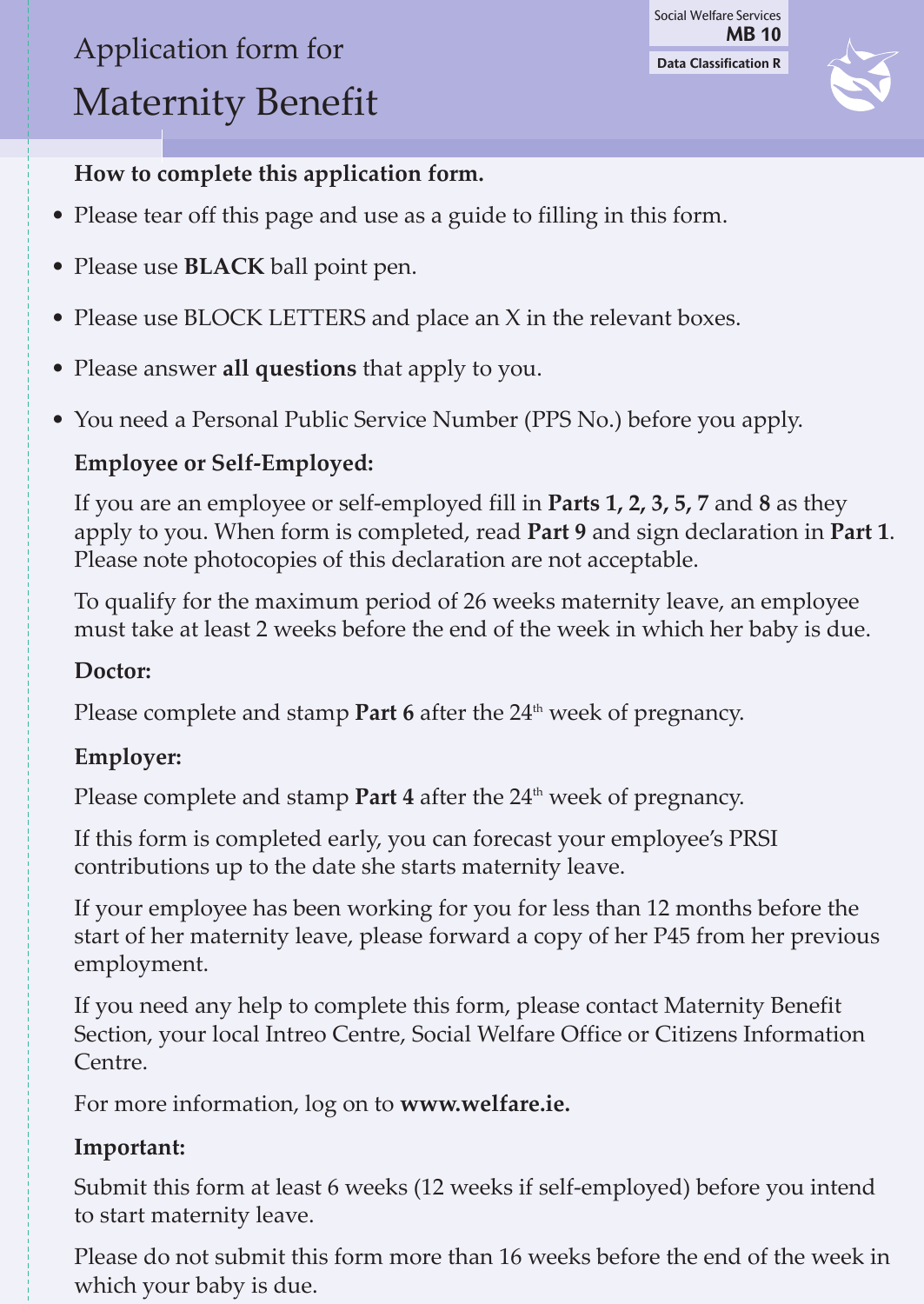# How to fill in first page of this form

To help us in processing your application:

- Print letters and numbers clearly.
- Use one box for each character (letter or number).

Please see example below.

| 1. Your PPS No.:                                                  | 1              | $\overline{2}$          | 3      | 4                | 5              | 6            | $\overline{7}$         | T |              |              |    |       |             |             |   |   |             |   |  |
|-------------------------------------------------------------------|----------------|-------------------------|--------|------------------|----------------|--------------|------------------------|---|--------------|--------------|----|-------|-------------|-------------|---|---|-------------|---|--|
| 2. Title: (insert an 'X' or<br>specify)                           | Mr.            |                         |        |                  | Mrs. $ X $     |              | Ms.                    |   |              |              |    | Other |             |             |   |   |             |   |  |
| 3. Surname:                                                       | M              | U                       | R      | P                | Н              | Y            |                        |   |              |              |    |       |             |             |   |   |             |   |  |
| 4. First name(s):                                                 | M              | A                       | $\cup$ | $\mathbf R$      | Е              | E            | N                      |   |              |              |    |       |             |             |   |   |             |   |  |
| 5. Your first name as it<br>appears on your birth<br>certificate: | M              | $\mathsf{A}$            | R      | Y                |                |              |                        |   |              |              |    |       |             |             |   |   |             |   |  |
| 6. Birth surname:                                                 | M              | $\mathsf{C}$            | D      | Е                | R              | M            | $\mathbf 0$            | T | T            |              |    |       |             |             |   |   |             |   |  |
| 7. Your mother's birth<br>surname:                                | K              | E                       | L      | L                | Y              |              |                        |   |              |              |    |       |             |             |   |   |             |   |  |
| 8. Your date of birth:                                            | $\overline{2}$ | 8                       |        | $\boldsymbol{0}$ | $\overline{2}$ |              | 1                      | 9 | 7            | $\bf{0}$     |    |       |             |             |   |   |             |   |  |
|                                                                   |                | D                       |        | M                | M              |              |                        |   | Y            | Y            |    |       |             |             |   |   |             |   |  |
|                                                                   |                |                         |        |                  |                |              | <b>Contact Details</b> |   |              |              |    |       |             |             |   |   |             |   |  |
| 9. Your address:                                                  | 1              |                         | N      | E                | W              |              | S                      | T | R.           | E            | E  | T     |             |             |   |   |             |   |  |
|                                                                   | $\mathbf 0$    | L                       | D      |                  | Τ              | $\mathbf 0$  | W                      | N |              |              |    |       |             |             |   |   |             |   |  |
|                                                                   | C              | $\mathbf 0$             |        | D                | $\mathbf 0$    | N            | Е                      | G | $\mathsf{A}$ | L            |    |       |             |             |   |   |             |   |  |
|                                                                   |                |                         |        |                  |                |              |                        |   |              |              |    |       |             |             |   |   |             |   |  |
| 10.Your telephone number:                                         | $\mathbf O$    | N                       | E      |                  | N              | $\mathsf{U}$ | M                      | B | E            | R            |    | P     | E           | $\mathbf R$ |   | B | $\mathbf 0$ | X |  |
|                                                                   | M              | B                       |        |                  |                |              |                        |   |              |              |    |       |             |             |   |   |             |   |  |
|                                                                   | O              | N                       | E      |                  | N              | $\mathsf{U}$ | M                      | B | Е            | R            |    | P     | E.          | $\mathbf R$ |   | B | $\mathbf 0$ | X |  |
|                                                                   |                | ANDLINE                 |        |                  |                |              |                        |   |              |              |    |       |             |             |   |   |             |   |  |
| 11.Your email address:                                            | $\mathbf 0$    | $\overline{\mathsf{N}}$ | E      |                  |                | C H          | $\mathsf{A}$           |   | $R$ $A$      | $\mathsf{C}$ | T. | E     | $\mathbf R$ |             | P | E | R           |   |  |
|                                                                   | B              | $\mathbf 0$             | X      |                  |                |              |                        |   |              |              |    |       |             |             |   |   |             |   |  |
| SAMPLE                                                            |                |                         |        |                  |                |              |                        |   |              |              |    |       |             |             |   |   |             |   |  |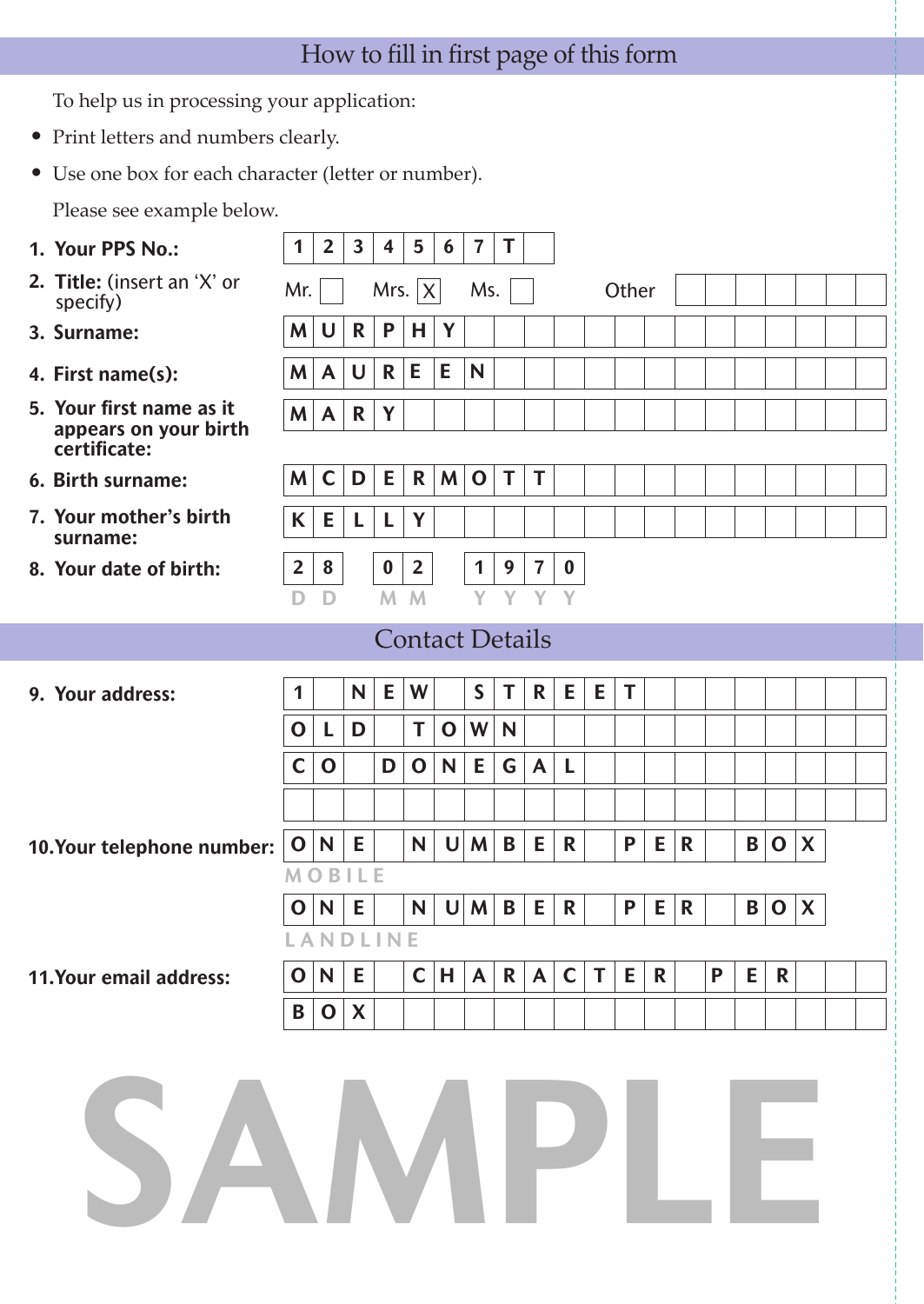# Application form for

# Maternity Benefit

**Data Classification R** Social Welfare Services **MB 10**



| Part 1                                                                                                                                                                                                                                                                                                                                                                                                                                                                                                                                                              |     |              |                |  | Your own details       |       |  |       |  |  |               |                 |  |
|---------------------------------------------------------------------------------------------------------------------------------------------------------------------------------------------------------------------------------------------------------------------------------------------------------------------------------------------------------------------------------------------------------------------------------------------------------------------------------------------------------------------------------------------------------------------|-----|--------------|----------------|--|------------------------|-------|--|-------|--|--|---------------|-----------------|--|
| 1. Your PPS No.:                                                                                                                                                                                                                                                                                                                                                                                                                                                                                                                                                    |     |              |                |  |                        |       |  |       |  |  |               |                 |  |
| 2. Title: (insert an 'X' or<br>specify)                                                                                                                                                                                                                                                                                                                                                                                                                                                                                                                             | Mr. |              | Mrs.           |  | Ms.                    |       |  | Other |  |  |               |                 |  |
| 3. Surname:                                                                                                                                                                                                                                                                                                                                                                                                                                                                                                                                                         |     |              |                |  |                        |       |  |       |  |  |               |                 |  |
| 4. First name(s):                                                                                                                                                                                                                                                                                                                                                                                                                                                                                                                                                   |     |              |                |  |                        |       |  |       |  |  |               |                 |  |
| 5. Your first name as it<br>appears on your birth<br>certificate:                                                                                                                                                                                                                                                                                                                                                                                                                                                                                                   |     |              |                |  |                        |       |  |       |  |  |               |                 |  |
| 6. Birth surname:                                                                                                                                                                                                                                                                                                                                                                                                                                                                                                                                                   |     |              |                |  |                        |       |  |       |  |  |               |                 |  |
| 7. Your mother's birth<br>surname:                                                                                                                                                                                                                                                                                                                                                                                                                                                                                                                                  |     |              |                |  |                        |       |  |       |  |  |               |                 |  |
| 8. Your date of birth:                                                                                                                                                                                                                                                                                                                                                                                                                                                                                                                                              |     |              |                |  |                        |       |  |       |  |  |               |                 |  |
|                                                                                                                                                                                                                                                                                                                                                                                                                                                                                                                                                                     | D   | $\mathsf{D}$ | M <sub>M</sub> |  | Y                      | Y Y Y |  |       |  |  |               |                 |  |
|                                                                                                                                                                                                                                                                                                                                                                                                                                                                                                                                                                     |     |              |                |  | <b>Contact Details</b> |       |  |       |  |  |               |                 |  |
| 9. Your address:                                                                                                                                                                                                                                                                                                                                                                                                                                                                                                                                                    |     |              |                |  |                        |       |  |       |  |  |               |                 |  |
|                                                                                                                                                                                                                                                                                                                                                                                                                                                                                                                                                                     |     |              |                |  |                        |       |  |       |  |  |               |                 |  |
|                                                                                                                                                                                                                                                                                                                                                                                                                                                                                                                                                                     |     |              |                |  |                        |       |  |       |  |  |               |                 |  |
|                                                                                                                                                                                                                                                                                                                                                                                                                                                                                                                                                                     |     |              |                |  |                        |       |  |       |  |  |               |                 |  |
| 10.Your telephone number:                                                                                                                                                                                                                                                                                                                                                                                                                                                                                                                                           |     |              |                |  |                        |       |  |       |  |  | <b>MOBILE</b> |                 |  |
|                                                                                                                                                                                                                                                                                                                                                                                                                                                                                                                                                                     |     |              |                |  |                        |       |  |       |  |  |               | <b>LANDLINE</b> |  |
|                                                                                                                                                                                                                                                                                                                                                                                                                                                                                                                                                                     |     |              |                |  |                        |       |  |       |  |  |               |                 |  |
| <b>11. Your email address:</b>                                                                                                                                                                                                                                                                                                                                                                                                                                                                                                                                      |     |              |                |  |                        |       |  |       |  |  |               |                 |  |
|                                                                                                                                                                                                                                                                                                                                                                                                                                                                                                                                                                     |     |              |                |  |                        |       |  |       |  |  |               |                 |  |
|                                                                                                                                                                                                                                                                                                                                                                                                                                                                                                                                                                     |     |              |                |  | Declaration            |       |  |       |  |  |               |                 |  |
| I declare that the information given by me on this form is truthful and complete. I understand that if<br>any of the information I provide is untrue or misleading or if I fail to disclose any relevant information,<br>that I will be required to repay any payment I receive from the Department and that I may be<br>prosecuted. I undertake to immediately advise the Department of any change in my circumstances<br>which may affect my continued entitlement.<br>Lauthorice the Department to disclose details of my Maternity Repetit claim to my employer |     |              |                |  |                        |       |  |       |  |  |               |                 |  |

authorise the Department

**Original signature only** (**not** block letters and **no** photocopies)

The Department is required, by legislation, to share information with the Office of the Revenue Commissioners. **Warning: If you make a false statement or withhold information, you may be prosecuted leading to a fine, a prison term or both.**

Date:

**D D M M Y Y Y Y**

**2 0** 

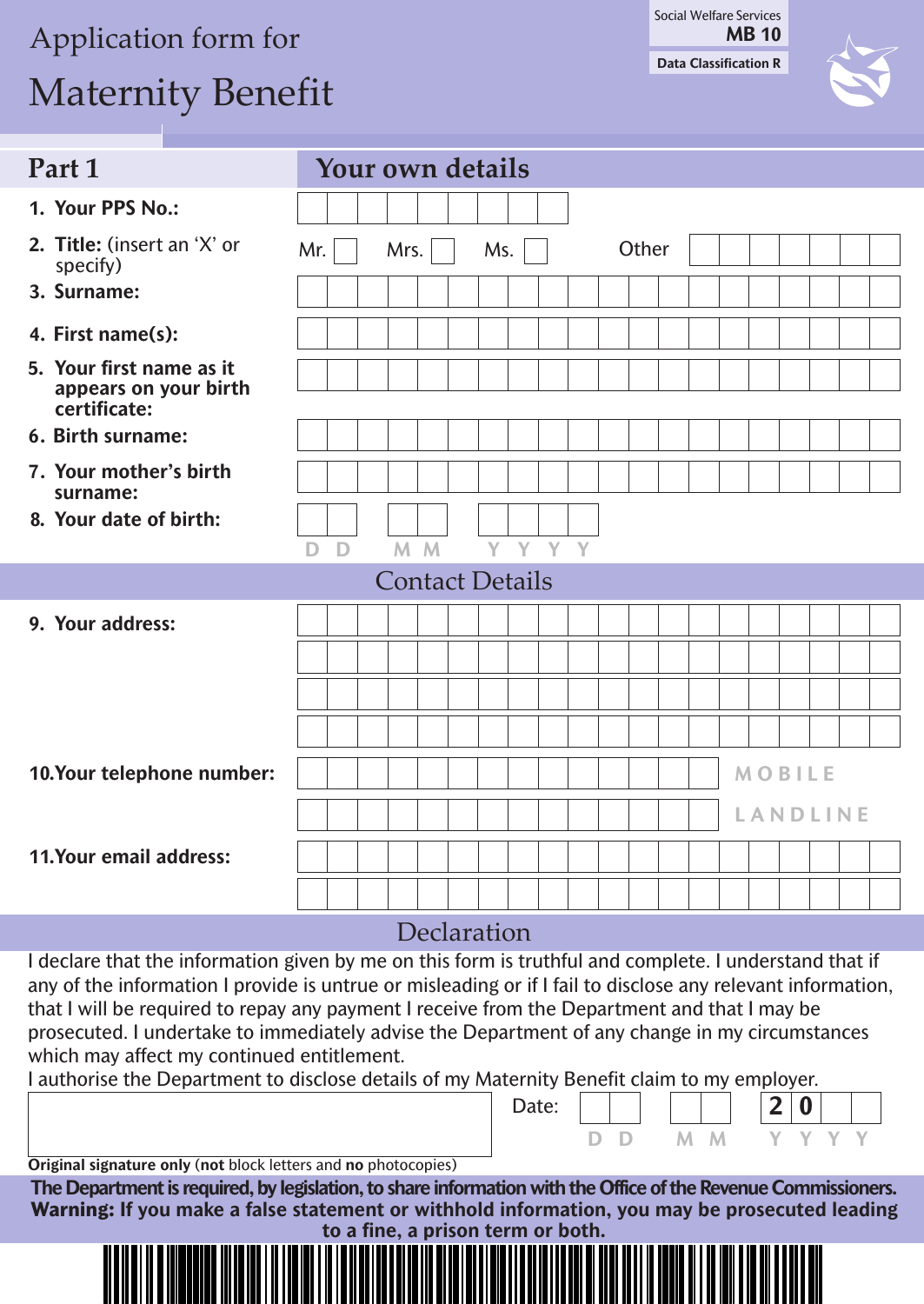| Part 1 continued                                 | <b>Your own details</b>                                                                                                                                                                                                                                                                                                   |
|--------------------------------------------------|---------------------------------------------------------------------------------------------------------------------------------------------------------------------------------------------------------------------------------------------------------------------------------------------------------------------------|
| 12. Are you?                                     | Cohabiting<br>Single<br>Married<br>In a Civil Partnership<br>Separated<br>A surviving Civil Partner<br><b>Divorced</b><br>A former Civil Partner<br>(you were in a Civil Partnership<br>Widowed<br>that has since been dissolved)<br>13. From what date are you married, in a civil partnership or cohabiting?<br>$M$ $M$ |
| 14. Were you married in the Republic of Ireland? | <b>No</b><br>Yes                                                                                                                                                                                                                                                                                                          |
| details).                                        | If 'No', please submit a verified copy of your marriage certificate (See Part 9 Checklist for                                                                                                                                                                                                                             |
| Part 2                                           | Your work and claim details                                                                                                                                                                                                                                                                                               |
|                                                  | 15. Are you getting or have you applied for any social welfare payment(s)?<br><b>No</b><br>Yes                                                                                                                                                                                                                            |
| If 'Yes', please state:<br>Name of payment:      |                                                                                                                                                                                                                                                                                                                           |
| Amount:                                          | €<br>a week                                                                                                                                                                                                                                                                                                               |
| Name of payment:                                 |                                                                                                                                                                                                                                                                                                                           |
| Amount:                                          | €<br>a week<br>$\mathbf{L}$<br>Ш                                                                                                                                                                                                                                                                                          |
|                                                  | 16. If you are getting a pension or allowance from another country, please state:                                                                                                                                                                                                                                         |
| Name of country:                                 |                                                                                                                                                                                                                                                                                                                           |
| Your claim or reference<br>number:               |                                                                                                                                                                                                                                                                                                                           |
| Amount:                                          | €<br>a week                                                                                                                                                                                                                                                                                                               |

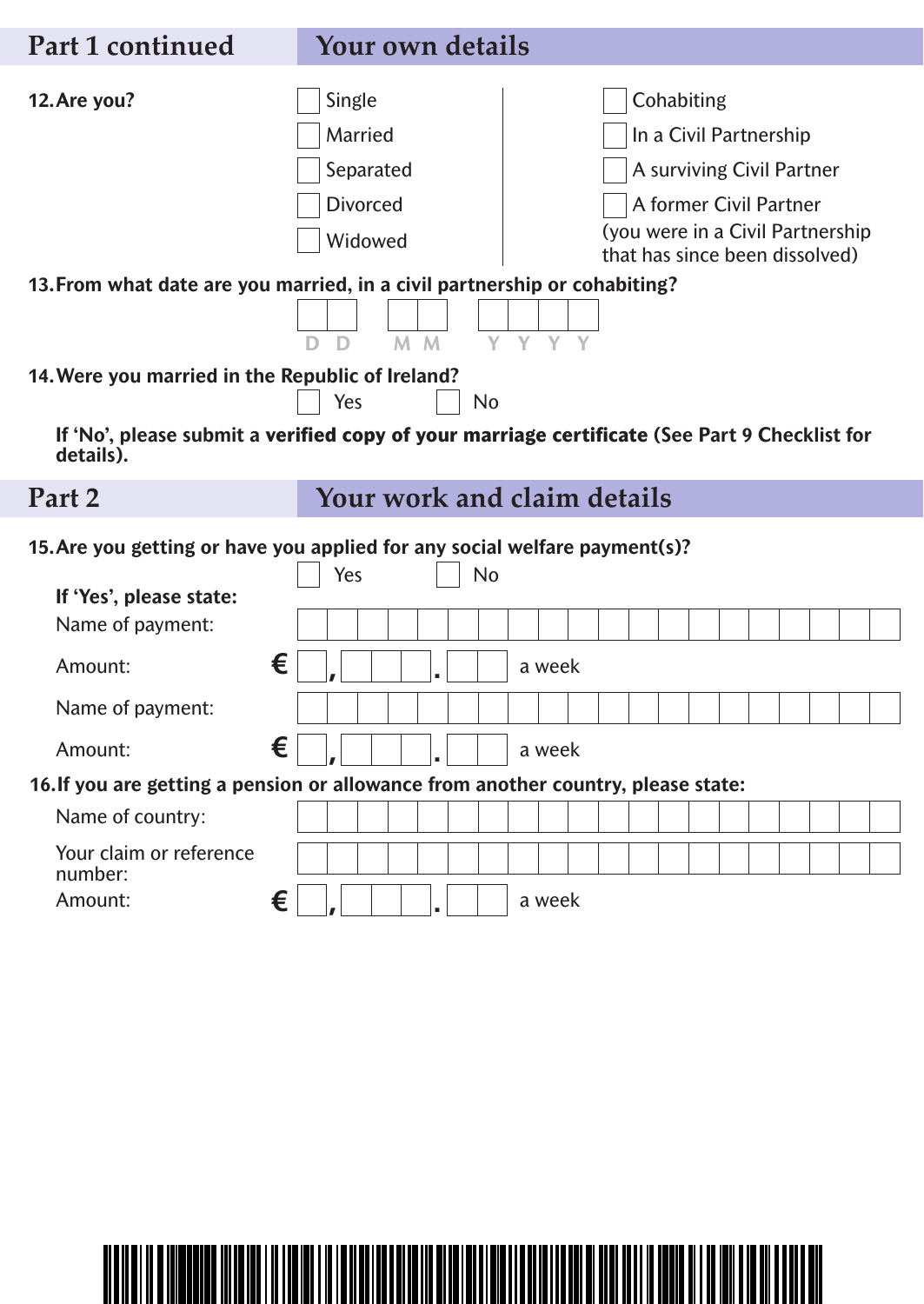|                                                                                                                                                                                                              |       | Yes                  |   |   | <b>No</b>                                                                 |        |  |                    |  |  |  |             |  |
|--------------------------------------------------------------------------------------------------------------------------------------------------------------------------------------------------------------|-------|----------------------|---|---|---------------------------------------------------------------------------|--------|--|--------------------|--|--|--|-------------|--|
| If 'Yes', please state:                                                                                                                                                                                      |       |                      |   |   |                                                                           |        |  |                    |  |  |  |             |  |
| Country:                                                                                                                                                                                                     |       |                      |   |   |                                                                           |        |  |                    |  |  |  |             |  |
| Employer's name:                                                                                                                                                                                             |       |                      |   |   |                                                                           |        |  |                    |  |  |  |             |  |
| Employer's address:                                                                                                                                                                                          |       |                      |   |   |                                                                           |        |  |                    |  |  |  |             |  |
|                                                                                                                                                                                                              |       |                      |   |   |                                                                           |        |  |                    |  |  |  |             |  |
|                                                                                                                                                                                                              |       |                      |   |   |                                                                           |        |  |                    |  |  |  |             |  |
| Your social insurance<br>number while there:                                                                                                                                                                 |       |                      |   |   |                                                                           |        |  |                    |  |  |  |             |  |
| Dates you worked<br>there:                                                                                                                                                                                   | From: |                      |   |   |                                                                           |        |  |                    |  |  |  |             |  |
|                                                                                                                                                                                                              | To:   | D                    | M | M |                                                                           |        |  |                    |  |  |  |             |  |
| Type of work:                                                                                                                                                                                                |       |                      |   |   |                                                                           |        |  |                    |  |  |  |             |  |
| Note: A separate sheet of paper can be used for more details if needed.                                                                                                                                      |       |                      |   |   |                                                                           |        |  |                    |  |  |  |             |  |
| 18. Are you currently?                                                                                                                                                                                       |       |                      |   |   |                                                                           |        |  |                    |  |  |  |             |  |
| You are 'employed' when you work for another person or company and you get paid for this work.                                                                                                               |       | <b>Employed only</b> |   |   |                                                                           |        |  | Self-Employed only |  |  |  | <b>Both</b> |  |
| If you are employed, please continue to complete the questions below. If you are currently self-<br>employed only, please go straight to question 24.                                                        |       |                      |   |   |                                                                           |        |  |                    |  |  |  |             |  |
|                                                                                                                                                                                                              |       |                      |   |   |                                                                           |        |  |                    |  |  |  |             |  |
|                                                                                                                                                                                                              |       |                      |   |   |                                                                           |        |  |                    |  |  |  |             |  |
| Employer's name:                                                                                                                                                                                             |       |                      |   |   |                                                                           |        |  |                    |  |  |  |             |  |
|                                                                                                                                                                                                              |       |                      |   |   |                                                                           |        |  |                    |  |  |  |             |  |
|                                                                                                                                                                                                              |       |                      |   |   |                                                                           |        |  |                    |  |  |  |             |  |
| Employer's address:                                                                                                                                                                                          |       |                      |   |   |                                                                           |        |  |                    |  |  |  |             |  |
|                                                                                                                                                                                                              |       |                      |   |   |                                                                           |        |  |                    |  |  |  |             |  |
|                                                                                                                                                                                                              |       |                      |   |   |                                                                           |        |  |                    |  |  |  |             |  |
| Employer's telephone<br>number:                                                                                                                                                                              |       |                      |   |   |                                                                           |        |  |                    |  |  |  |             |  |
|                                                                                                                                                                                                              |       | <b>MOBILE</b>        |   |   |                                                                           |        |  |                    |  |  |  |             |  |
|                                                                                                                                                                                                              |       |                      |   |   |                                                                           |        |  |                    |  |  |  |             |  |
|                                                                                                                                                                                                              |       | <b>ANDLINE</b>       |   |   |                                                                           |        |  |                    |  |  |  |             |  |
| Job title:                                                                                                                                                                                                   |       |                      |   |   |                                                                           |        |  |                    |  |  |  |             |  |
| Gross weekly earnings:                                                                                                                                                                                       | €     |                      |   |   |                                                                           | a week |  |                    |  |  |  |             |  |
|                                                                                                                                                                                                              |       |                      |   |   | 'Gross pay' is your pay before tax, PRSI, union dues or other deductions. |        |  |                    |  |  |  |             |  |
|                                                                                                                                                                                                              |       |                      |   |   |                                                                           |        |  |                    |  |  |  |             |  |
|                                                                                                                                                                                                              |       | Yes                  |   |   | <b>No</b>                                                                 |        |  |                    |  |  |  |             |  |
| Please note that if you have more than one employer, each employer must complete Part 4 (a                                                                                                                   |       |                      |   |   |                                                                           |        |  |                    |  |  |  |             |  |
| 19. If you are currently employed, please state:<br>20. Do you currently have more than one employment?<br>photocopy of Part 4 or a letter signed by your employer containing the same information will do). |       |                      |   |   |                                                                           |        |  |                    |  |  |  |             |  |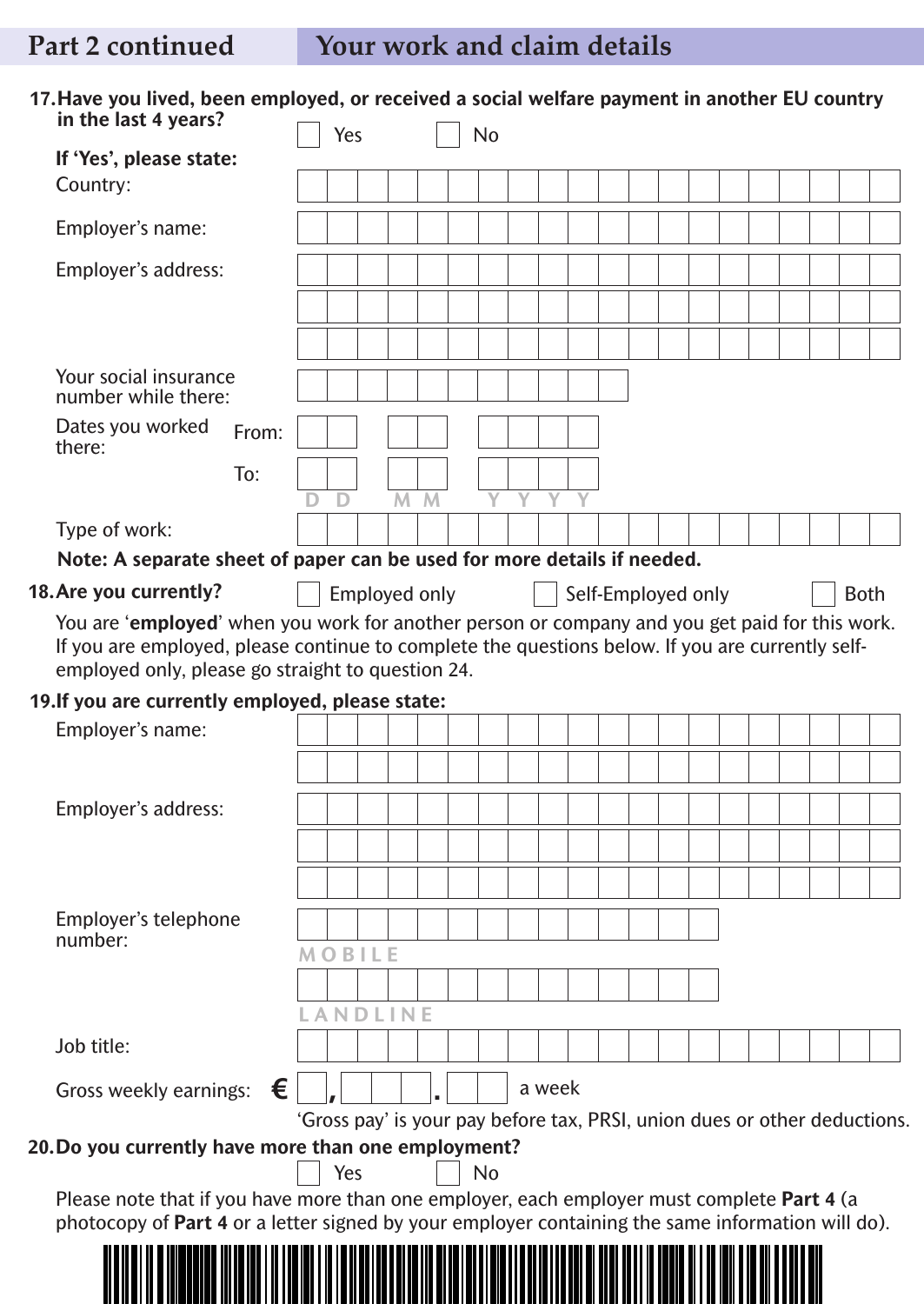# **Part 2 continued Your work and claim details**

| 21. If you started work for<br>the first time within the<br>last 3 years, when did you<br>start? | D | D   |                | M M            | V         | Y | Y. |  |  |  |  |                                                               |                                                                     |
|--------------------------------------------------------------------------------------------------|---|-----|----------------|----------------|-----------|---|----|--|--|--|--|---------------------------------------------------------------|---------------------------------------------------------------------|
| 22. Are you related to your<br>employer?                                                         |   | Yes |                |                | <b>No</b> |   |    |  |  |  |  |                                                               |                                                                     |
| If 'Yes', how are you related<br>to them?                                                        |   |     |                |                |           |   |    |  |  |  |  |                                                               |                                                                     |
|                                                                                                  |   |     |                |                |           |   |    |  |  |  |  | If you are an employee your employer(s) must complete Part 4. |                                                                     |
| 23. If you are no longer in<br>employment, please state                                          |   |     |                |                |           |   |    |  |  |  |  |                                                               |                                                                     |
| the date you last worked:                                                                        | D | D   |                | M <sub>M</sub> | Y Y Y Y   |   |    |  |  |  |  |                                                               | Please enclose a copy of your P45 showing the date you last worked. |
| Your last employer's name:                                                                       |   |     |                |                |           |   |    |  |  |  |  |                                                               |                                                                     |
|                                                                                                  |   |     |                |                |           |   |    |  |  |  |  |                                                               |                                                                     |
| Their address:                                                                                   |   |     |                |                |           |   |    |  |  |  |  |                                                               |                                                                     |
|                                                                                                  |   |     |                |                |           |   |    |  |  |  |  |                                                               |                                                                     |
|                                                                                                  |   |     |                |                |           |   |    |  |  |  |  |                                                               |                                                                     |
| Your last employer's<br>telephone number:                                                        |   |     |                |                |           |   |    |  |  |  |  |                                                               |                                                                     |
|                                                                                                  |   |     | <b>MOBILE</b>  |                |           |   |    |  |  |  |  |                                                               |                                                                     |
|                                                                                                  |   |     |                |                |           |   |    |  |  |  |  |                                                               |                                                                     |
|                                                                                                  |   |     | <b>ANDLINE</b> |                |           |   |    |  |  |  |  |                                                               |                                                                     |
| Job title:                                                                                       |   |     |                |                |           |   |    |  |  |  |  |                                                               |                                                                     |

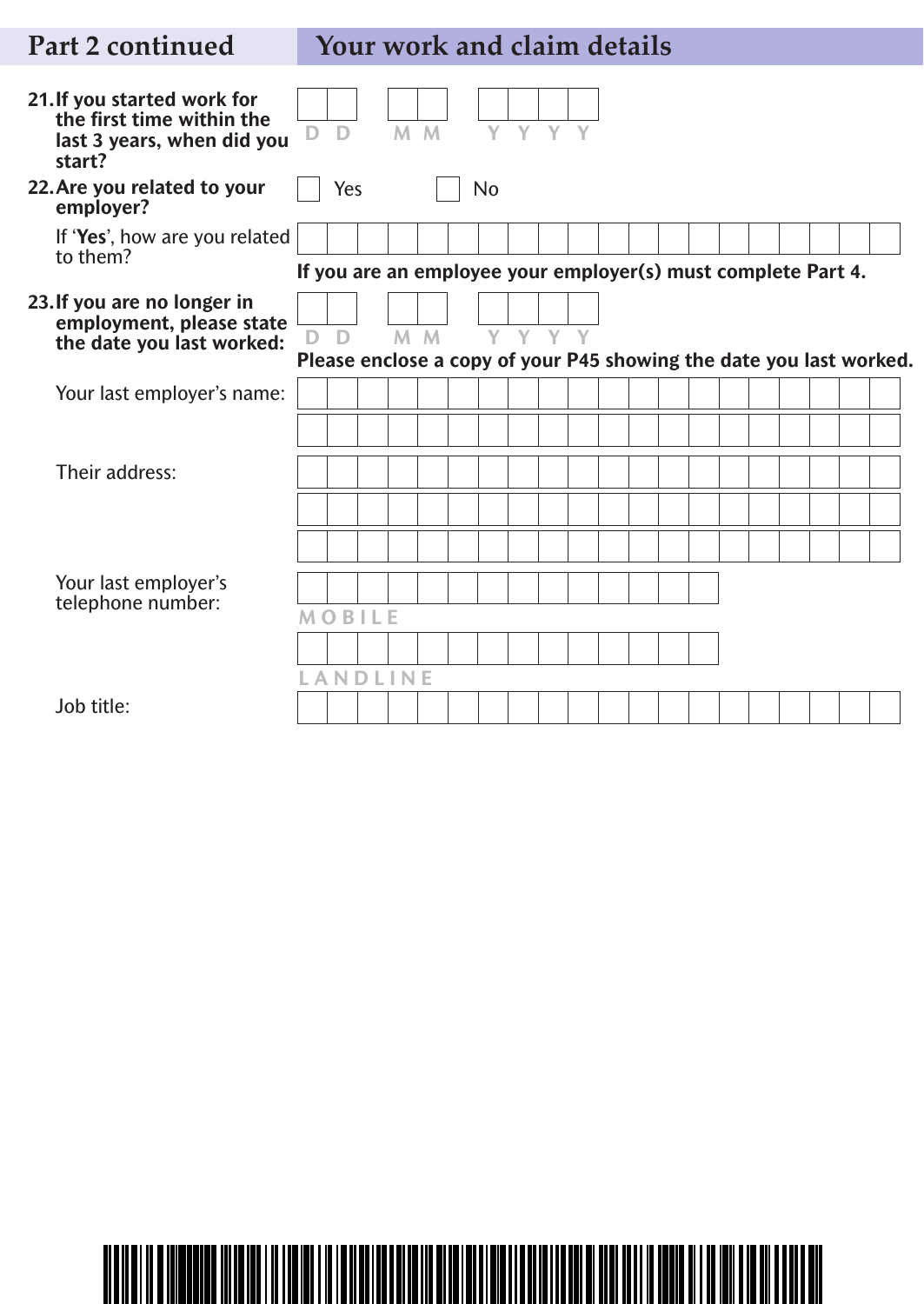# **Part 2 continued Your work and claim details**

| 24. Are you or have you ever                                                                                                                                    | Yes |                |                |     | No         |    |   |   |  |  |  |  |  |
|-----------------------------------------------------------------------------------------------------------------------------------------------------------------|-----|----------------|----------------|-----|------------|----|---|---|--|--|--|--|--|
| been self-employed?<br>If 'No', please go to Part 3.                                                                                                            |     |                |                |     |            |    |   |   |  |  |  |  |  |
| If 'Yes', please complete fully the remainder of this section.                                                                                                  |     |                |                |     |            |    |   |   |  |  |  |  |  |
| Your occupation:                                                                                                                                                |     |                |                |     |            |    |   |   |  |  |  |  |  |
| Date you started self-                                                                                                                                          |     |                |                |     |            |    |   |   |  |  |  |  |  |
| employment:                                                                                                                                                     | D   |                | M <sub>M</sub> |     | Y          | Y. | Y | Y |  |  |  |  |  |
| If you are no longer self-                                                                                                                                      |     |                |                |     |            |    |   |   |  |  |  |  |  |
| employed, when were you<br>last self-employed?                                                                                                                  | D   |                | M <sub>M</sub> |     | Y          | Y  | Y |   |  |  |  |  |  |
| If you recently started self-employment, please send confirmation of registration from Revenue.                                                                 |     |                |                |     |            |    |   |   |  |  |  |  |  |
| 25. Please state your:                                                                                                                                          |     |                |                |     |            |    |   |   |  |  |  |  |  |
| <b>Business name:</b>                                                                                                                                           |     |                |                |     |            |    |   |   |  |  |  |  |  |
| <b>Business address:</b>                                                                                                                                        |     |                |                |     |            |    |   |   |  |  |  |  |  |
|                                                                                                                                                                 |     |                |                |     |            |    |   |   |  |  |  |  |  |
|                                                                                                                                                                 |     |                |                |     |            |    |   |   |  |  |  |  |  |
| Your business telephone                                                                                                                                         |     |                |                |     |            |    |   |   |  |  |  |  |  |
| number:                                                                                                                                                         |     | <b>MOBILE</b>  |                |     |            |    |   |   |  |  |  |  |  |
|                                                                                                                                                                 |     |                |                |     |            |    |   |   |  |  |  |  |  |
|                                                                                                                                                                 |     | <b>ANDLINE</b> |                |     |            |    |   |   |  |  |  |  |  |
| Your business registration<br>number:                                                                                                                           |     |                |                |     |            |    |   |   |  |  |  |  |  |
| If you are a sole trader, we accept your PPS number as your business registration number.                                                                       |     |                |                |     |            |    |   |   |  |  |  |  |  |
| 26. When do you intend to<br>start maternity leave?                                                                                                             |     |                |                |     |            |    |   |   |  |  |  |  |  |
|                                                                                                                                                                 |     |                |                |     | DD MM YYYY |    |   |   |  |  |  |  |  |
| 27. Date you intend to return<br>to self-employment after                                                                                                       |     |                |                |     |            |    |   |   |  |  |  |  |  |
| your maternity leave?                                                                                                                                           |     |                |                | M M |            | Y. |   |   |  |  |  |  |  |
| 28. Is your company a limited<br>company?                                                                                                                       | Yes |                |                |     | No         |    |   |   |  |  |  |  |  |
| If 'Yes', please attach a copy of your P35 for the relevant tax year (this is two years' prior to<br>the year in which your maternity leave starts).            |     |                |                |     |            |    |   |   |  |  |  |  |  |
| 29. Are you a sole trader?                                                                                                                                      | Yes |                |                |     | No         |    |   |   |  |  |  |  |  |
| If 'Yes', please attach a Notice of Assessment of Tax for the relevant tax year (this is two<br>years' prior to the year in which your maternity leave starts). |     |                |                |     |            |    |   |   |  |  |  |  |  |
| Remember to send in the relevant certificates and documents with this application.                                                                              |     |                |                |     |            |    |   |   |  |  |  |  |  |
|                                                                                                                                                                 |     |                |                |     |            |    |   |   |  |  |  |  |  |
|                                                                                                                                                                 |     |                |                |     |            |    |   |   |  |  |  |  |  |
|                                                                                                                                                                 |     |                |                |     |            |    |   |   |  |  |  |  |  |
|                                                                                                                                                                 |     |                |                |     |            |    |   |   |  |  |  |  |  |

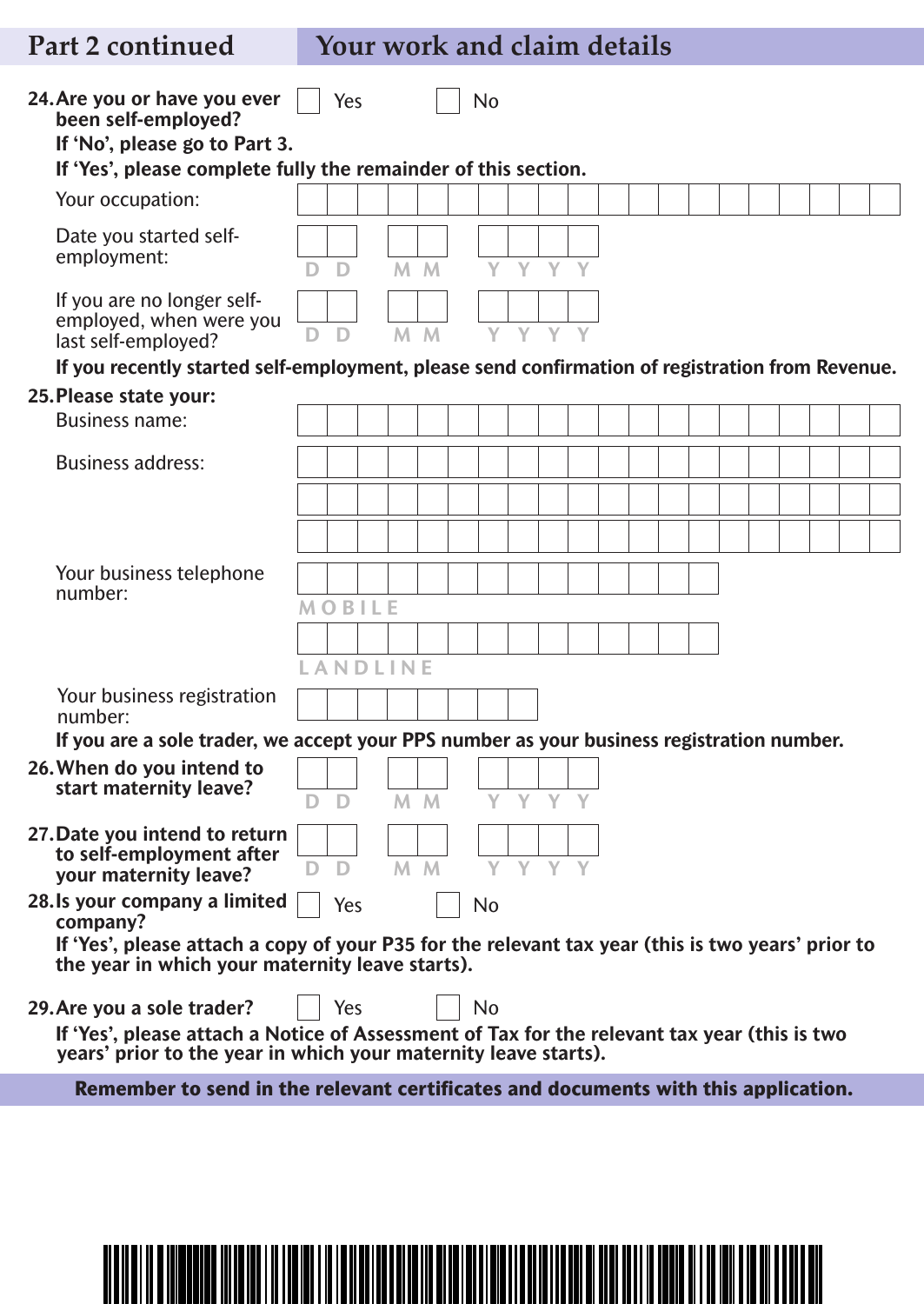**If you want to get your payment direct to your current, deposit or savings account in a financial institution, please fill in your account details below. Alternatively, if you want us to make your payment to your employer, please fill in your employer's account details and sign the declaration below (payments can only be made to accounts held in the Republic of Ireland).**

| Name of financial institution:                      |  |  |  |  |  |  |  |  |  |  |
|-----------------------------------------------------|--|--|--|--|--|--|--|--|--|--|
| <b>Address of financial</b><br>institution:         |  |  |  |  |  |  |  |  |  |  |
|                                                     |  |  |  |  |  |  |  |  |  |  |
|                                                     |  |  |  |  |  |  |  |  |  |  |
|                                                     |  |  |  |  |  |  |  |  |  |  |
| Sort code:                                          |  |  |  |  |  |  |  |  |  |  |
| Account number:                                     |  |  |  |  |  |  |  |  |  |  |
| <b>Bank Identifier Code (BIC):</b>                  |  |  |  |  |  |  |  |  |  |  |
| <b>International Bank Account</b><br>Number (IBAN): |  |  |  |  |  |  |  |  |  |  |
|                                                     |  |  |  |  |  |  |  |  |  |  |
| Name(s) of account holder(s):                       |  |  |  |  |  |  |  |  |  |  |
| Name 1:                                             |  |  |  |  |  |  |  |  |  |  |
| Name 2 (if any):                                    |  |  |  |  |  |  |  |  |  |  |

## Payment direct to my employer

I authorise the Department of Social Protection to pay my Maternity Benefit to my employer's bank or building society account.

**Signature** (**not** block letters)

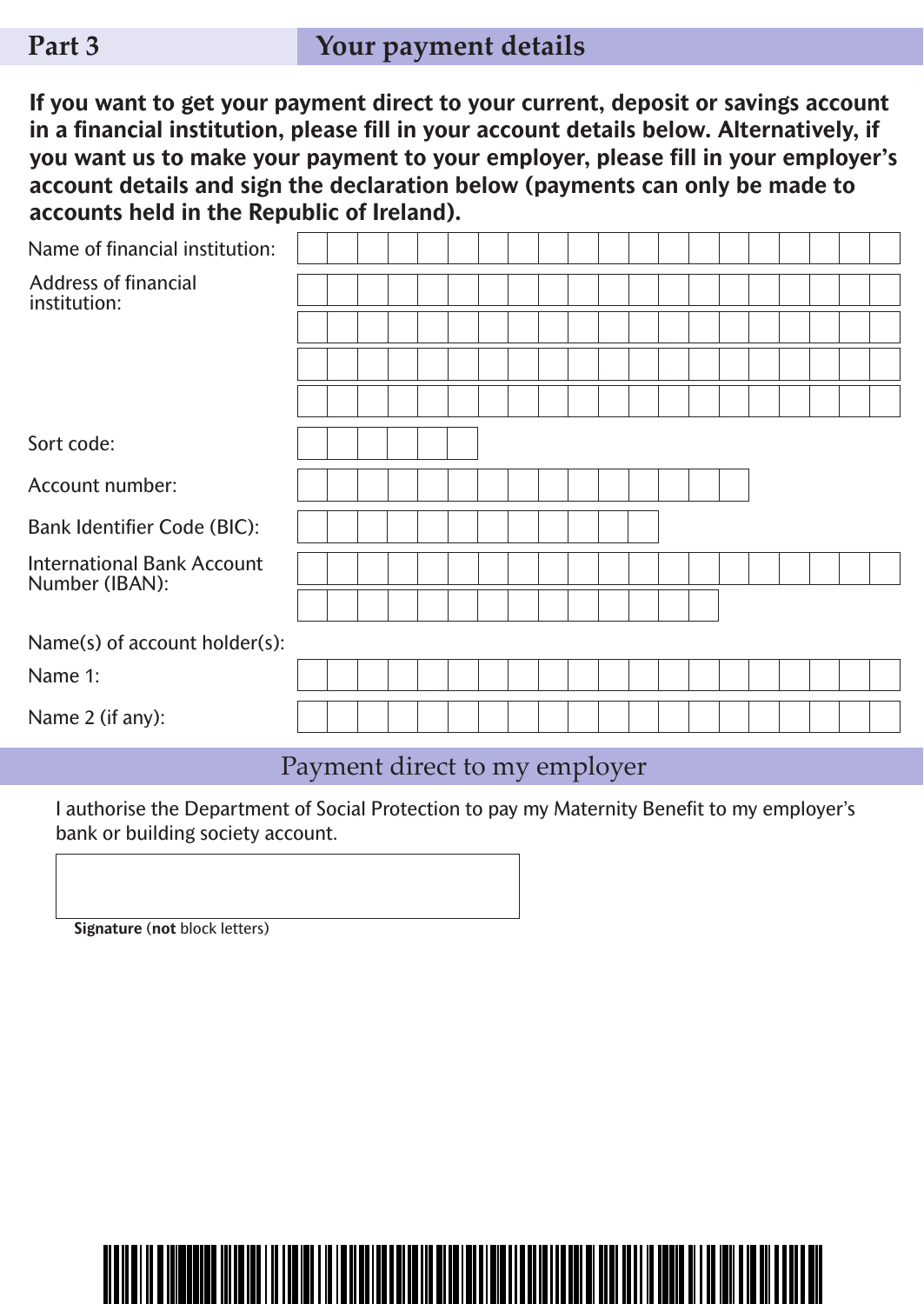# **Part 4 Employer's information**

| Your employer should only complete this section after your 24 <sup>th</sup> week of pregnancy.                                                                                                                                                                                                                                                                                                             |       |    |   |  |                |            |         |       |   |                                         |    |                                  |   |                              |  |
|------------------------------------------------------------------------------------------------------------------------------------------------------------------------------------------------------------------------------------------------------------------------------------------------------------------------------------------------------------------------------------------------------------|-------|----|---|--|----------------|------------|---------|-------|---|-----------------------------------------|----|----------------------------------|---|------------------------------|--|
| 30. What is your employee's<br>full name?                                                                                                                                                                                                                                                                                                                                                                  |       |    |   |  |                |            |         |       |   |                                         |    |                                  |   |                              |  |
|                                                                                                                                                                                                                                                                                                                                                                                                            |       |    |   |  |                |            |         |       |   |                                         |    |                                  |   |                              |  |
| <b>31. Please confirm their PPS</b><br>$No.$ :                                                                                                                                                                                                                                                                                                                                                             |       |    |   |  |                |            |         |       |   |                                         |    |                                  |   |                              |  |
| 32. Please confirm the date<br>employee first started<br>working for you:                                                                                                                                                                                                                                                                                                                                  |       | D  | D |  | M M            |            | Y Y Y Y |       |   |                                         |    |                                  |   |                              |  |
| 33. Please give full details of your employee's maternity leave dates.                                                                                                                                                                                                                                                                                                                                     |       |    |   |  |                |            |         |       |   |                                         |    |                                  |   |                              |  |
|                                                                                                                                                                                                                                                                                                                                                                                                            | From: |    |   |  |                |            |         |       |   |                                         |    |                                  |   |                              |  |
|                                                                                                                                                                                                                                                                                                                                                                                                            | To:   |    |   |  |                |            |         |       |   |                                         |    |                                  |   |                              |  |
|                                                                                                                                                                                                                                                                                                                                                                                                            |       |    |   |  |                | DD MM YYYY |         |       |   |                                         |    |                                  |   |                              |  |
| 34. Please give details of your employee's PRSI record for the 12 month period immediately<br>before her maternity leave starts. You can forecast your employee's PRSI contributions up to<br>the date she is due to start maternity leave. (e.g. If your employee's maternity leave is due to<br>start on 01/07/2013, you should provide her PRSI details for the period 01/07/2012 to<br>$30/06/2013$ ). |       |    |   |  |                |            |         |       |   |                                         |    |                                  |   |                              |  |
| Period of<br>employment:                                                                                                                                                                                                                                                                                                                                                                                   | From: |    |   |  |                |            |         |       |   |                                         |    |                                  |   | Number of weeks: PRSI class: |  |
|                                                                                                                                                                                                                                                                                                                                                                                                            | To:   |    |   |  |                |            |         |       |   |                                         |    |                                  |   |                              |  |
|                                                                                                                                                                                                                                                                                                                                                                                                            |       | D. | D |  | M <sub>M</sub> |            | Y Y Y Y |       |   |                                         |    |                                  |   |                              |  |
| 35. If your employee has more than one class of PRSI (for example, if their PRSI changed from<br>Class A to Class J), please give details.                                                                                                                                                                                                                                                                 |       |    |   |  |                |            |         |       |   |                                         |    |                                  |   |                              |  |
| Period of<br>employment:                                                                                                                                                                                                                                                                                                                                                                                   | From: |    |   |  |                |            |         |       |   |                                         |    |                                  |   | Number of weeks: PRSI class: |  |
|                                                                                                                                                                                                                                                                                                                                                                                                            | To:   |    |   |  |                |            |         |       |   |                                         |    |                                  |   |                              |  |
|                                                                                                                                                                                                                                                                                                                                                                                                            |       |    | D |  | M <sub>M</sub> |            | Y Y Y Y |       |   |                                         |    |                                  |   |                              |  |
| 36. Please confirm the most recent date your employee last worked and the class of PRSI paid on<br>that date:                                                                                                                                                                                                                                                                                              |       |    |   |  |                |            |         |       |   |                                         |    |                                  |   |                              |  |
|                                                                                                                                                                                                                                                                                                                                                                                                            |       |    |   |  |                |            |         |       |   |                                         |    | <b>PRSI class:</b>               |   |                              |  |
|                                                                                                                                                                                                                                                                                                                                                                                                            |       |    | D |  | M M            |            | Y Y Y Y |       |   |                                         |    |                                  |   |                              |  |
| I/We certify that the employee is entitled to the period of maternity leave stated above.                                                                                                                                                                                                                                                                                                                  |       |    |   |  |                |            |         |       |   |                                         |    |                                  |   |                              |  |
|                                                                                                                                                                                                                                                                                                                                                                                                            |       |    |   |  |                |            |         |       |   |                                         |    | <b>Employer's official stamp</b> |   |                              |  |
| Your name (IN BLOCK LETTERS)                                                                                                                                                                                                                                                                                                                                                                               |       |    |   |  |                |            |         |       |   |                                         |    |                                  |   |                              |  |
|                                                                                                                                                                                                                                                                                                                                                                                                            |       |    |   |  |                |            |         |       |   |                                         |    |                                  |   |                              |  |
| Signature (not block letters)                                                                                                                                                                                                                                                                                                                                                                              |       |    |   |  |                |            |         |       |   |                                         |    |                                  |   |                              |  |
|                                                                                                                                                                                                                                                                                                                                                                                                            |       |    |   |  |                |            |         | Date: |   |                                         |    |                                  | 2 |                              |  |
|                                                                                                                                                                                                                                                                                                                                                                                                            |       |    |   |  |                |            |         |       | D | D                                       | M. | M                                |   |                              |  |
| Position in company or organisation<br>Employer's registered                                                                                                                                                                                                                                                                                                                                               |       |    |   |  |                |            |         |       |   |                                         |    |                                  |   |                              |  |
| number:                                                                                                                                                                                                                                                                                                                                                                                                    |       |    |   |  |                |            |         |       |   | Employer's section continued overleaf - |    |                                  |   |                              |  |
|                                                                                                                                                                                                                                                                                                                                                                                                            |       |    |   |  |                |            |         |       |   |                                         |    |                                  |   |                              |  |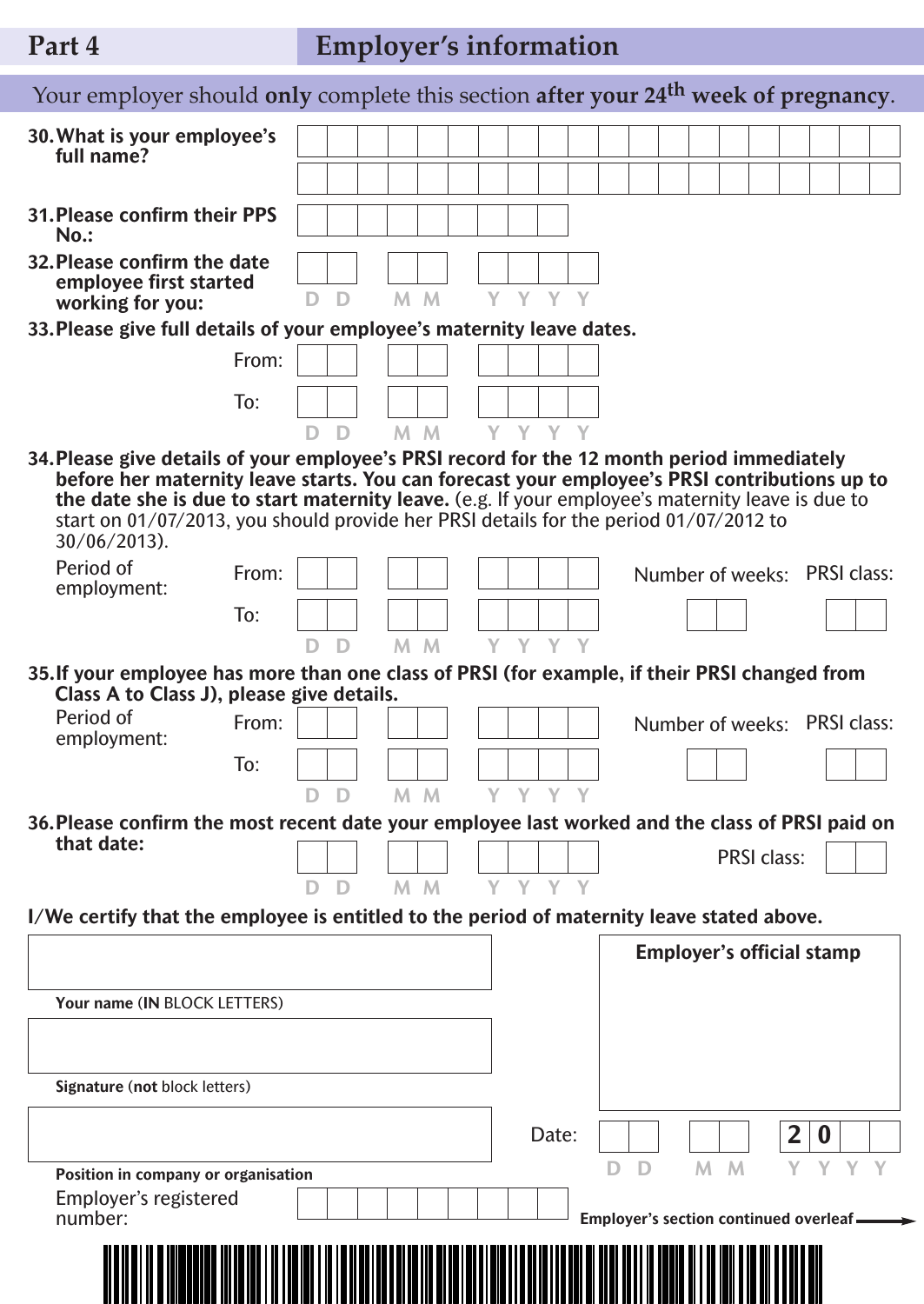# **Part 4 continued Employer's information**

|                                                                                                               | <b>Employer's Contact Details</b>                    |                                     |  |                                                                   |
|---------------------------------------------------------------------------------------------------------------|------------------------------------------------------|-------------------------------------|--|-------------------------------------------------------------------|
| Employer's telephone<br>number:                                                                               |                                                      |                                     |  |                                                                   |
|                                                                                                               | <b>MOBILE</b>                                        |                                     |  |                                                                   |
|                                                                                                               |                                                      |                                     |  |                                                                   |
|                                                                                                               | LANDLINE                                             |                                     |  |                                                                   |
| Employer's email address:                                                                                     |                                                      |                                     |  |                                                                   |
|                                                                                                               |                                                      |                                     |  |                                                                   |
| If you make any alterations after you complete the form, please initial and date them.                        |                                                      |                                     |  |                                                                   |
| Warning: If you make a false statement or withhold information, you may be                                    |                                                      |                                     |  |                                                                   |
|                                                                                                               | prosecuted leading to a fine, a prison term or both. |                                     |  |                                                                   |
| Part 5                                                                                                        | Details of your child(ren)                           |                                     |  |                                                                   |
| 37. How many children do you currently have who normally live with you and who are being<br>supported by you? |                                                      |                                     |  |                                                                   |
|                                                                                                               |                                                      | under age 18                        |  |                                                                   |
|                                                                                                               |                                                      | age 18 - 22 in full-time education* |  |                                                                   |
|                                                                                                               | for the children aged 18 - 22                        |                                     |  | * You must attach written confirmation from the school or college |
| 38. Please state child's:                                                                                     |                                                      |                                     |  |                                                                   |
| Surname:                                                                                                      |                                                      |                                     |  |                                                                   |
| First name(s):                                                                                                |                                                      |                                     |  |                                                                   |
| PPS No.:                                                                                                      |                                                      |                                     |  |                                                                   |
| Surname:                                                                                                      |                                                      |                                     |  |                                                                   |
| First name(s):                                                                                                |                                                      |                                     |  |                                                                   |
| PPS No.:                                                                                                      |                                                      |                                     |  |                                                                   |
| Surname:                                                                                                      |                                                      |                                     |  |                                                                   |
| First name(s):                                                                                                |                                                      |                                     |  |                                                                   |
| PPS No.:                                                                                                      |                                                      |                                     |  |                                                                   |
| Surname:                                                                                                      |                                                      |                                     |  |                                                                   |
| First name(s):                                                                                                |                                                      |                                     |  |                                                                   |
| PPS No.:                                                                                                      |                                                      |                                     |  |                                                                   |

**Note: A separate sheet of paper can be used for more details if needed.**

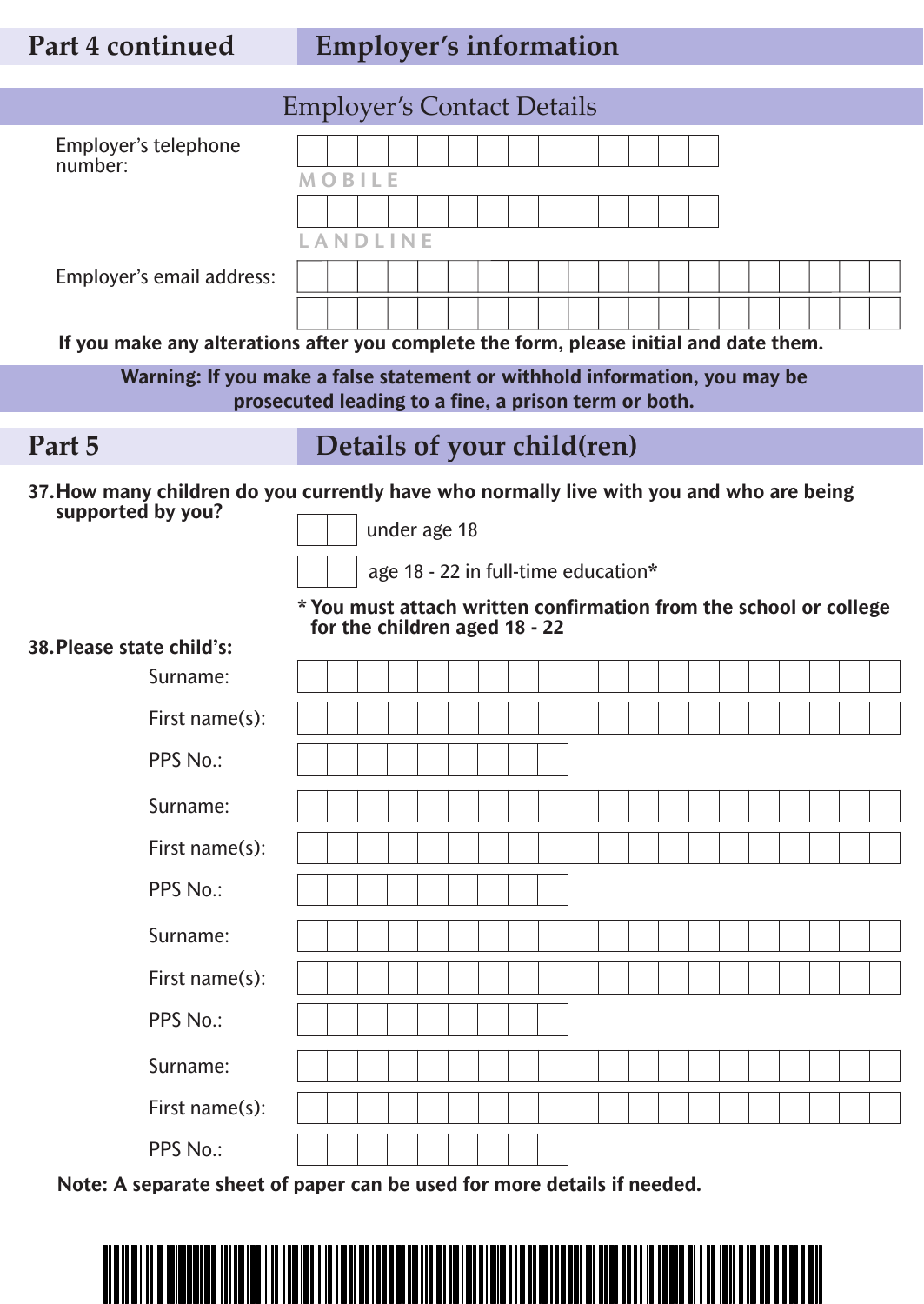# **Part 6 Your maternity details (your doctor completes this)**

| Your doctor should only complete this section after your 24 <sup>th</sup> week of pregnancy. |   |              |                     |                |      |         |                    |  |  |                                |  |  |  |
|----------------------------------------------------------------------------------------------|---|--------------|---------------------|----------------|------|---------|--------------------|--|--|--------------------------------|--|--|--|
| I certify that I have<br>examined                                                            |   |              |                     |                |      |         |                    |  |  |                                |  |  |  |
|                                                                                              |   |              |                     |                |      |         |                    |  |  |                                |  |  |  |
|                                                                                              |   |              | (Name of applicant) |                |      |         |                    |  |  |                                |  |  |  |
| and that in my opinion she<br>may expect to give birth on                                    |   |              |                     |                |      |         |                    |  |  |                                |  |  |  |
|                                                                                              | D | $\mathbf{D}$ |                     | M M            |      | Y Y Y Y |                    |  |  |                                |  |  |  |
| Date of<br>examination                                                                       |   |              |                     |                |      |         |                    |  |  |                                |  |  |  |
|                                                                                              | D | D            |                     | M <sub>M</sub> | YYYY |         |                    |  |  |                                |  |  |  |
| <b>Doctor's name:</b>                                                                        |   |              |                     |                |      |         |                    |  |  |                                |  |  |  |
|                                                                                              |   |              |                     |                |      |         |                    |  |  |                                |  |  |  |
| <b>DSP</b> panel number:                                                                     |   |              |                     |                |      |         | <b>IMC</b> number: |  |  |                                |  |  |  |
|                                                                                              |   |              |                     |                |      |         |                    |  |  |                                |  |  |  |
| <b>Address:</b>                                                                              |   |              |                     |                |      |         |                    |  |  |                                |  |  |  |
|                                                                                              |   |              |                     |                |      |         |                    |  |  |                                |  |  |  |
|                                                                                              |   |              |                     |                |      |         |                    |  |  |                                |  |  |  |
|                                                                                              |   |              |                     |                |      |         |                    |  |  |                                |  |  |  |
| Doctor's telephone number:                                                                   |   |              |                     |                |      |         |                    |  |  |                                |  |  |  |
|                                                                                              |   |              | <b>ANDLINE</b>      |                |      |         |                    |  |  |                                |  |  |  |
| <b>Doctor's email address:</b>                                                               |   |              |                     |                |      |         |                    |  |  |                                |  |  |  |
|                                                                                              |   |              |                     |                |      |         |                    |  |  |                                |  |  |  |
|                                                                                              |   |              |                     |                |      |         |                    |  |  | <b>Doctor's official stamp</b> |  |  |  |
| Doctor's Signature (not block letters)                                                       |   |              |                     |                |      |         |                    |  |  |                                |  |  |  |
|                                                                                              |   |              |                     |                |      |         |                    |  |  |                                |  |  |  |
|                                                                                              |   |              |                     |                |      |         |                    |  |  |                                |  |  |  |

**If you make any alterations after you complete the form, please initial and date them.**

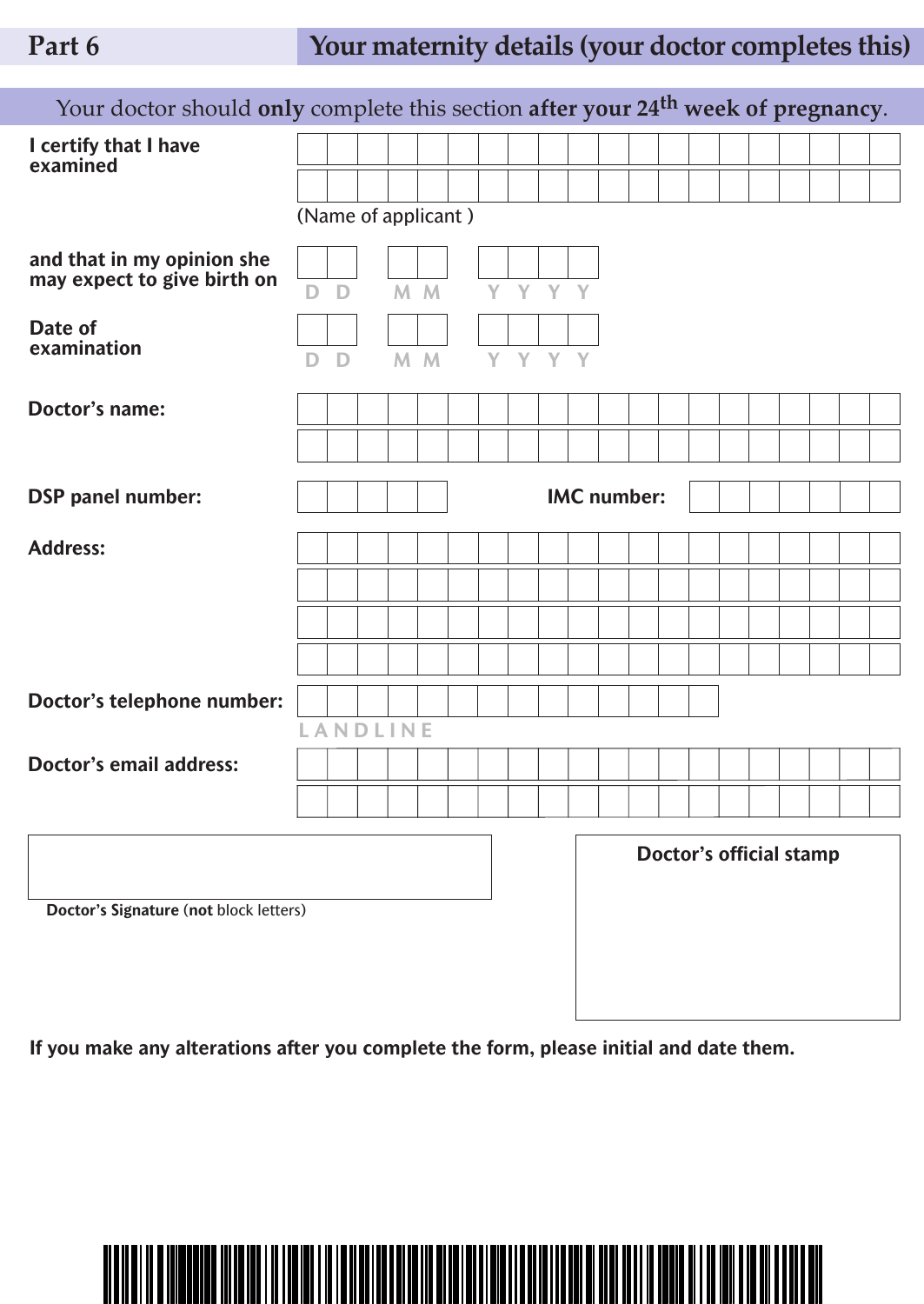**39. Their PPS No.:**

# **Part 7 Your spouse's, civil partner's or cohabitant's details**

| <b>40. Title:</b> (insert an 'X' or<br>specify)                                                                                                                                                                                                                                                             | Mr. |     | Mrs.                                                                     |  | Ms.       |  |  | Other |            |                          |  |  |  |
|-------------------------------------------------------------------------------------------------------------------------------------------------------------------------------------------------------------------------------------------------------------------------------------------------------------|-----|-----|--------------------------------------------------------------------------|--|-----------|--|--|-------|------------|--------------------------|--|--|--|
| 41. Their surname:                                                                                                                                                                                                                                                                                          |     |     |                                                                          |  |           |  |  |       |            |                          |  |  |  |
| 42. Their first name(s):                                                                                                                                                                                                                                                                                    |     |     |                                                                          |  |           |  |  |       |            |                          |  |  |  |
| 43. Their birth surname:                                                                                                                                                                                                                                                                                    |     |     |                                                                          |  |           |  |  |       |            |                          |  |  |  |
| 44. Their mother's birth<br>surname:                                                                                                                                                                                                                                                                        |     |     |                                                                          |  |           |  |  |       |            |                          |  |  |  |
| 45. Their date of birth:                                                                                                                                                                                                                                                                                    |     |     |                                                                          |  |           |  |  |       |            |                          |  |  |  |
| Part 8                                                                                                                                                                                                                                                                                                      |     |     | Your spouse's, civil partner's or cohabitant's<br>work and claim details |  |           |  |  |       |            |                          |  |  |  |
| You may be entitled to an increase for your spouse, civil partner or cohabitant if they have no<br>income or their gross weekly pay is less than $\epsilon$ 310 a week. You must complete this section in full in<br>order to determine any increase due.<br>46. Do you wish to claim an increase for them? |     |     |                                                                          |  |           |  |  |       |            |                          |  |  |  |
|                                                                                                                                                                                                                                                                                                             |     | Yes |                                                                          |  | No        |  |  |       |            |                          |  |  |  |
| If 'No', please go to Part 9.                                                                                                                                                                                                                                                                               |     |     |                                                                          |  |           |  |  |       |            |                          |  |  |  |
| If 'Yes', please fully complete the remainder of this section.                                                                                                                                                                                                                                              |     |     |                                                                          |  |           |  |  |       |            |                          |  |  |  |
| 47. Were they born outside the EU?                                                                                                                                                                                                                                                                          |     |     |                                                                          |  |           |  |  |       |            |                          |  |  |  |
|                                                                                                                                                                                                                                                                                                             |     | Yes |                                                                          |  | <b>No</b> |  |  |       |            |                          |  |  |  |
| If 'Yes', please submit a verified copy* of their current GNIB card or work permit and<br>passport, inclusive of all stamps.                                                                                                                                                                                |     |     |                                                                          |  |           |  |  |       |            |                          |  |  |  |
| 48. Are they currently residing in the Republic of Ireland?                                                                                                                                                                                                                                                 |     |     |                                                                          |  |           |  |  |       |            |                          |  |  |  |
|                                                                                                                                                                                                                                                                                                             |     | Yes |                                                                          |  | No        |  |  |       |            |                          |  |  |  |
| 49. Do they currently live with you?                                                                                                                                                                                                                                                                        |     |     |                                                                          |  |           |  |  |       |            |                          |  |  |  |
|                                                                                                                                                                                                                                                                                                             |     | Yes |                                                                          |  | <b>No</b> |  |  |       |            |                          |  |  |  |
| If 'Yes', please submit a recent household bill or bank statement showing proof of address.                                                                                                                                                                                                                 |     |     |                                                                          |  |           |  |  |       |            |                          |  |  |  |
| If 'No', please state:                                                                                                                                                                                                                                                                                      |     |     |                                                                          |  |           |  |  |       |            |                          |  |  |  |
| Their address:                                                                                                                                                                                                                                                                                              |     |     |                                                                          |  |           |  |  |       |            |                          |  |  |  |
|                                                                                                                                                                                                                                                                                                             |     |     |                                                                          |  |           |  |  |       |            |                          |  |  |  |
|                                                                                                                                                                                                                                                                                                             |     |     |                                                                          |  |           |  |  |       |            |                          |  |  |  |
|                                                                                                                                                                                                                                                                                                             |     |     |                                                                          |  |           |  |  |       |            |                          |  |  |  |
|                                                                                                                                                                                                                                                                                                             |     |     |                                                                          |  |           |  |  |       |            |                          |  |  |  |
| 50. Are they currently?                                                                                                                                                                                                                                                                                     |     |     | <b>Employed only</b>                                                     |  |           |  |  |       | Unemployed |                          |  |  |  |
|                                                                                                                                                                                                                                                                                                             |     |     | Self-Employed only                                                       |  |           |  |  |       |            | Receiving benefit        |  |  |  |
|                                                                                                                                                                                                                                                                                                             |     |     | <b>Employed and</b><br>Self-Employed                                     |  |           |  |  |       |            | <b>Attending college</b> |  |  |  |
|                                                                                                                                                                                                                                                                                                             |     |     |                                                                          |  |           |  |  |       |            |                          |  |  |  |

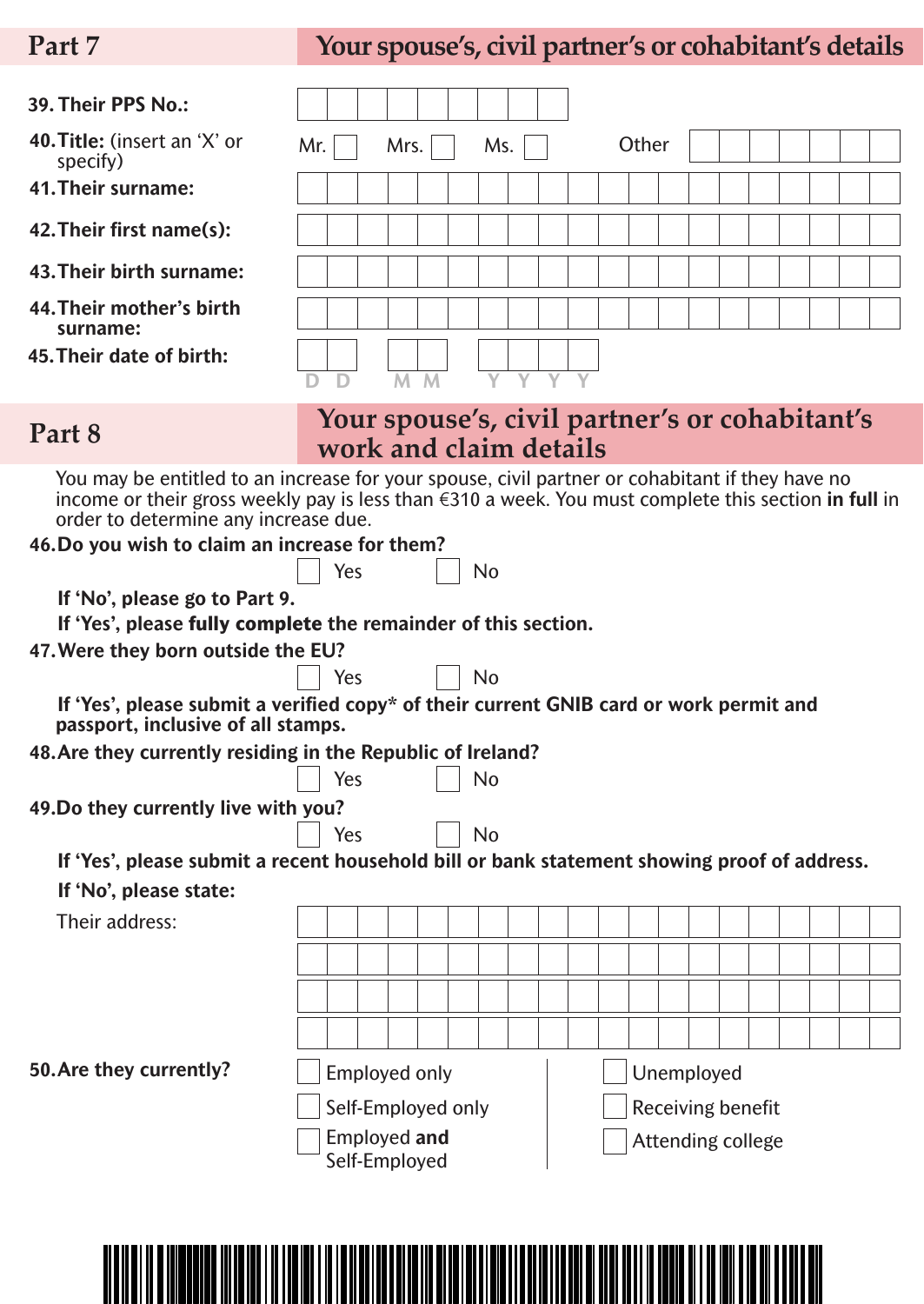**Part 8 continued**

## **Your spouse's, civil partner's or cohabitant's work and claim details**

|                                                  | 51. Are they currently working outside the Republic of Ireland?                                                                                                                                                                                                                                                                                                                      |  |
|--------------------------------------------------|--------------------------------------------------------------------------------------------------------------------------------------------------------------------------------------------------------------------------------------------------------------------------------------------------------------------------------------------------------------------------------------|--|
| If 'Yes', please state:                          | Yes<br>No                                                                                                                                                                                                                                                                                                                                                                            |  |
| Name of country:                                 |                                                                                                                                                                                                                                                                                                                                                                                      |  |
| state:                                           | 52. If they are employed, please include their 6 most recent payslips with your application and                                                                                                                                                                                                                                                                                      |  |
| €<br>Gross income:                               | a week                                                                                                                                                                                                                                                                                                                                                                               |  |
| P35 and state:                                   | 53. If they are self-employed, please include their most recent Notice of Assessment and/or                                                                                                                                                                                                                                                                                          |  |
| €<br>Gross income:                               | a week                                                                                                                                                                                                                                                                                                                                                                               |  |
| <b>Health Service Executive, please state:</b>   | 54. If they are getting or have applied for any payment(s) from this Department or from the                                                                                                                                                                                                                                                                                          |  |
| Name of payment:                                 |                                                                                                                                                                                                                                                                                                                                                                                      |  |
| €<br>Amount:                                     | a week                                                                                                                                                                                                                                                                                                                                                                               |  |
| 55. Are they employed on a C.E. or a FAS Scheme? |                                                                                                                                                                                                                                                                                                                                                                                      |  |
|                                                  | Yes<br>No                                                                                                                                                                                                                                                                                                                                                                            |  |
| If 'Yes', please state:                          |                                                                                                                                                                                                                                                                                                                                                                                      |  |
| Name of payment:                                 |                                                                                                                                                                                                                                                                                                                                                                                      |  |
| €<br>Gross income:                               | a week                                                                                                                                                                                                                                                                                                                                                                               |  |
|                                                  | Please forward their 6 most recent payslips or an employer's statement for the last 6 weeks.                                                                                                                                                                                                                                                                                         |  |
| 56. Are they attending school or college?        |                                                                                                                                                                                                                                                                                                                                                                                      |  |
|                                                  | <b>No</b><br>Yes<br>If 'Yes', are they in receipt of a grant in relation to their course of study?                                                                                                                                                                                                                                                                                   |  |
|                                                  | Yes<br><b>No</b>                                                                                                                                                                                                                                                                                                                                                                     |  |
| allowances/grants (type and amount).             | If 'Yes', you must supply a letter from the school or college stating the date they started and<br>details of any college allowances/grants (type and amount) that they are in receipt of whilst<br>attending the course. If they are receiving any allowances/grants from a local authority, you<br>must also supply a letter from the local authority stating the details of these |  |
|                                                  | 57. If they are working or getting a pension or allowance from another country, please state:                                                                                                                                                                                                                                                                                        |  |
| Name of country:                                 |                                                                                                                                                                                                                                                                                                                                                                                      |  |
| Nature of payment:                               |                                                                                                                                                                                                                                                                                                                                                                                      |  |
| €<br>Amount (in euros):                          | a week                                                                                                                                                                                                                                                                                                                                                                               |  |
|                                                  | 58. Do they have any sources of income other than the ones stated above?                                                                                                                                                                                                                                                                                                             |  |
| If 'Yes', please state:                          | Yes<br>No                                                                                                                                                                                                                                                                                                                                                                            |  |
| Nature of payment:                               |                                                                                                                                                                                                                                                                                                                                                                                      |  |
| €<br>Gross income:                               | a week                                                                                                                                                                                                                                                                                                                                                                               |  |
|                                                  |                                                                                                                                                                                                                                                                                                                                                                                      |  |
|                                                  |                                                                                                                                                                                                                                                                                                                                                                                      |  |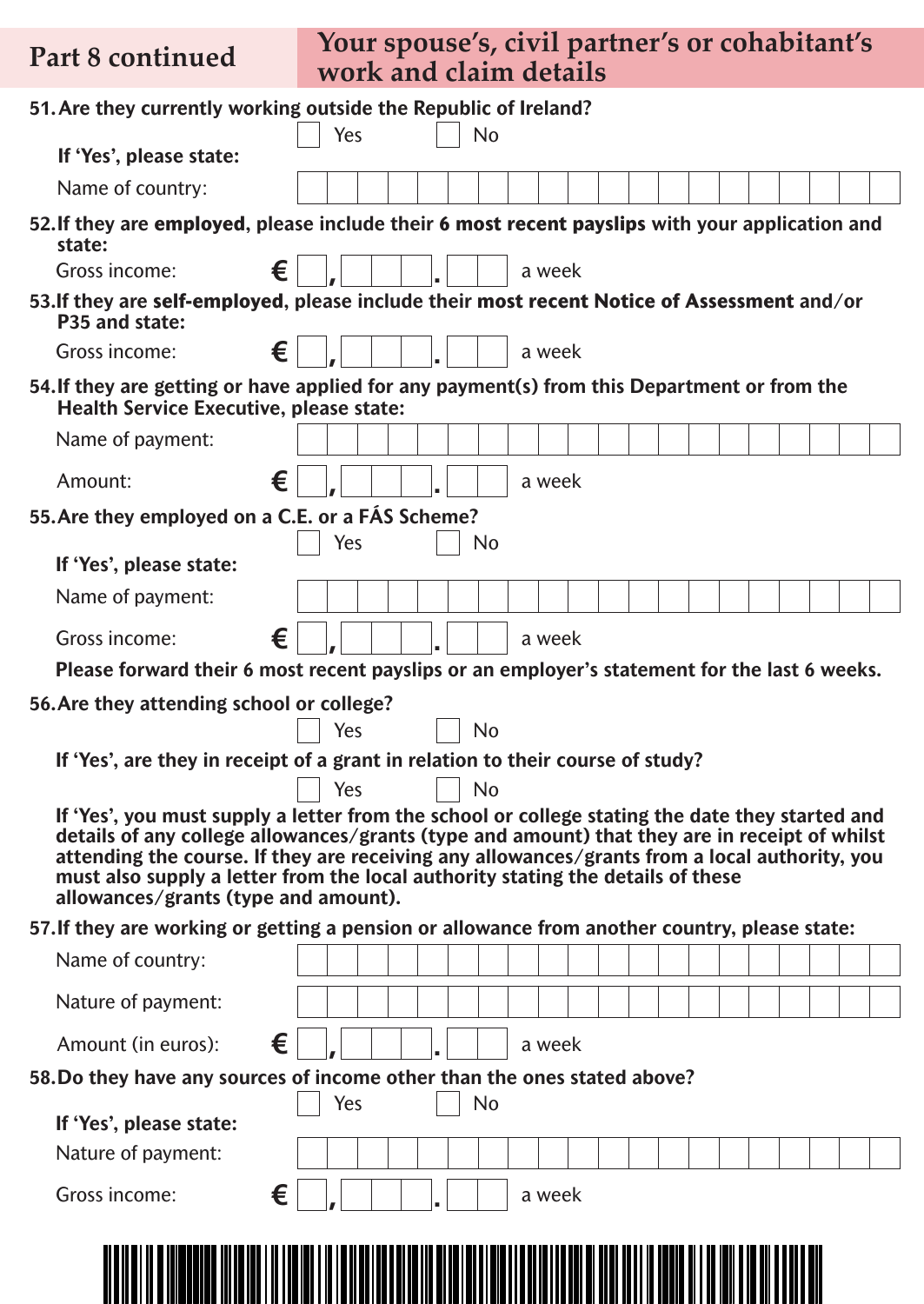## **Part 9 checklist**

### **Has your employer completed Part 4 after your 24thweek of pregnancy?**

### **Has your doctor completed Part 6 after your 24th week of pregnancy?**

### **Have you enclosed the following?**

- Your P45 (if applicable) see question 23
- Letter from school or college (if you have child(ren) aged between 18 and 22 who are in full-time education)
- A verified copy\* of your **current GNIB Card** and **Passport**, including all entry and exit stamps, if applicable (Non-EEA citizens only)
- A verified copy\* of all Work Permits held within the last 3 years, if applicable (Non-EEA citizens only)
- $-\alpha$  A verified copy\* of your marriage certificate or civil partnership or civil union registration certificate (only if you were married or entered into a civil partnership or civil union **outside the Republic of Ireland** since you last updated your details with this Department)

### **If you are self-employed (if applicable):**

- Your P35 for the relevant tax year (in the case of a company director)
- Your Notice of Assessment of Tax for the relevant tax year (in the case of a sole trader or partnership)

### **In respect of your spouse, civil partner or cohabitant (if applicable):**

- If employed their 6 most recent payslips (**Only** if gross weekly earnings are less than €310)
- If self-employed their most recent Notice of Assessment of Tax and/or P35
- A verified copy\* of their current GNIB Card/Work Permit and Passport, inclusive of all stamps (Non-EEA citizens only)
- A recent household bill or bank statement see question 49
- A letter from the school or college/Local Authority see question 56
- If they are on a C.E. or FÁS scheme, their 6 most recent payslips or an employer's statement for the last 6 weeks - see question 55

\* To have verified, please bring to any Office of the Department of Social Protection. Please note that only verified copies of the original versions of certificates are acceptable.

**You should note that your claim for Maternity Benefit cannot be processed until all relevant documentation is received.**

# **Please remember to sign the declaration in Part 1.**

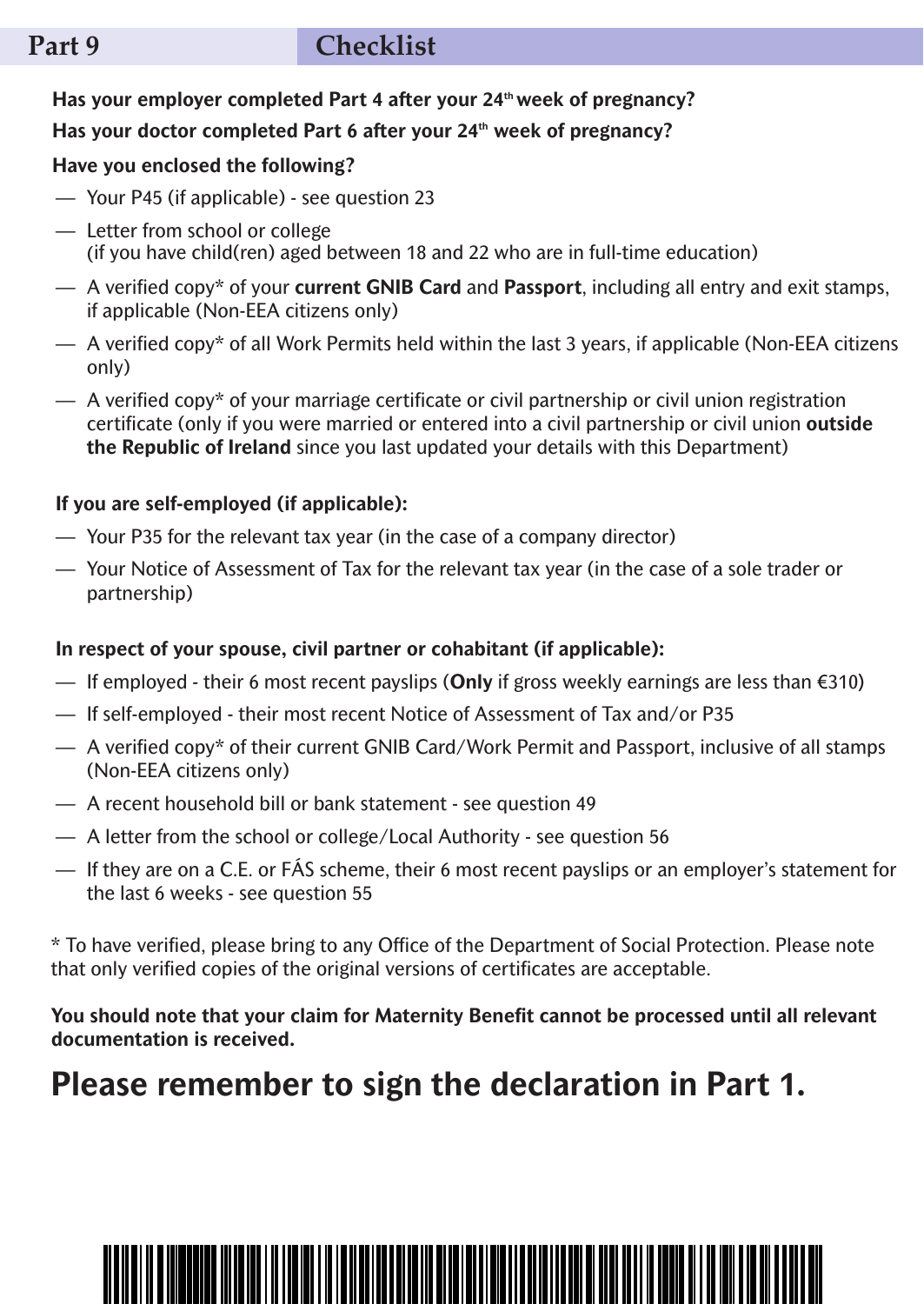**Maternity Benefit Section** FREEPOST Department of Social Protection McCarter's Road Ardarvan Buncrana Co. Donegal

Telephone: (01) 471 5898 LoCall: 1890 690 690

If calling from outside the Republic of Ireland please call +353 1 471 5898

<u>MANA MENGENTAH MANAH MENJIM MENJIM MEN</u>

### **Note**

**The rates charged for using 1890 (LoCall) numbers may vary among different service providers.**

### **Note**

You will not be paid Maternity Benefit for any period you spend outside the EU. If you are an **EU citizen, you can get Maternity Benefit for any period of your maternity leave spent in an** EU country. If you are not an EU citizen, you will only get Maternity Benefit for any period you **spend in the Republic of Ireland.**